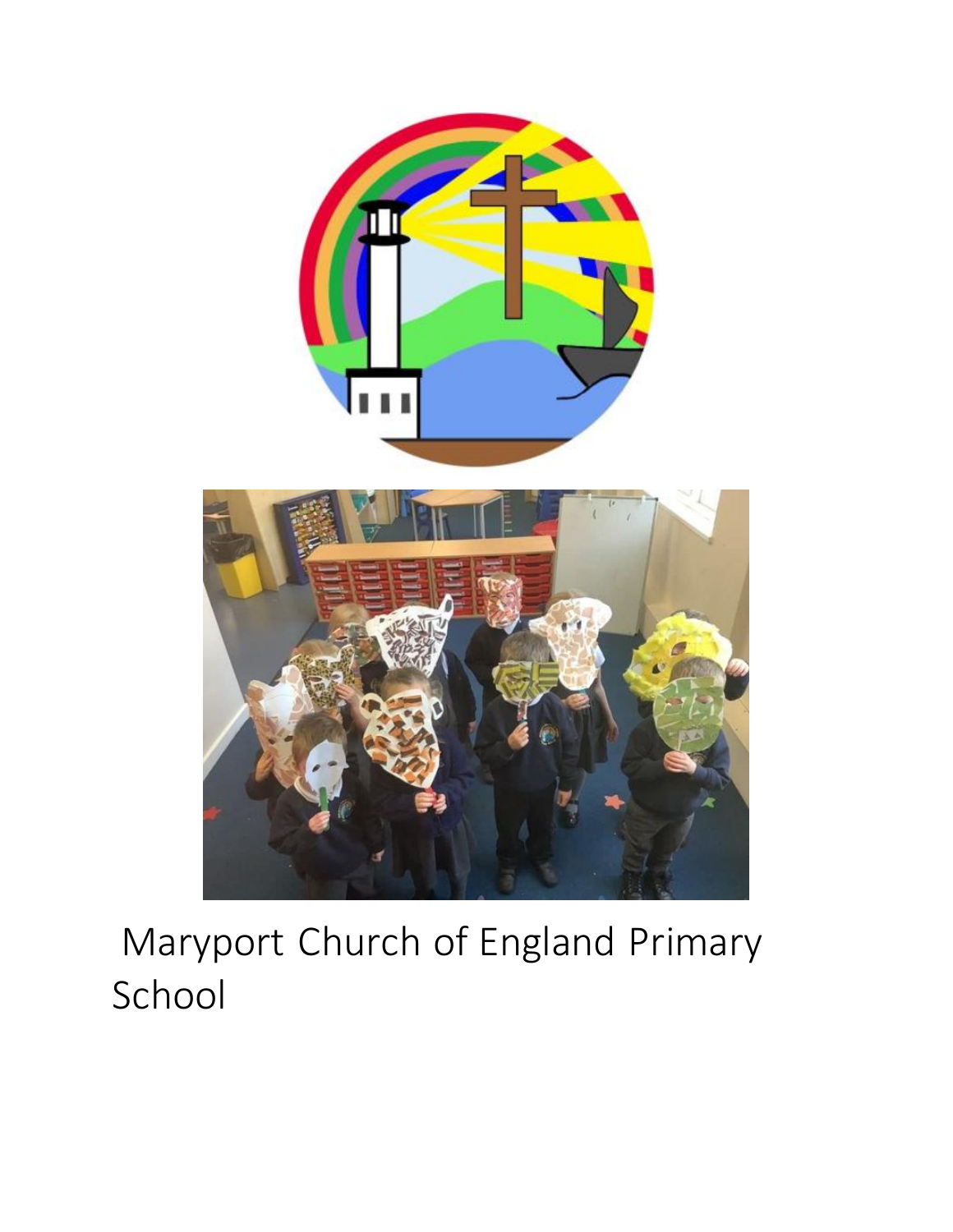### **Newsletter October 2021**

*Welcome to our October newsletter. You can also keep in touch with what is going on in school by visiting our website [www.maryport.cumbria.sch.uk](https://www.maryport.cumbria.sch.uk/) or following us on Facebook.*

*As we approach the October half term break, I have been reflecting on the many challenges that the new school year has brought. Staff and pupil absence has led to disruption and some changes to routines but as always, everyone in school has pulled together and made it work.* 

*Unfortunately, cases of Covid within our area have continued to rise in recent weeks and many of our families have been affected by this and have needed to isolate. The guidance from Cumbria Public Health has been updated on a number of occasions to reflect the situation and has been shared with parents via email and Facebook. We ask that everyone continues to remain vigilant to symptoms and arranges for a PCR test if displaying any.*

*As with any illness, please inform the office of the reason for absence.*

#### *Visit From Bishop James - 14/10/21*

*On Thursday 14th October, Bishop James visited school to officially open and bless our new outdoor prayer space. During his visit, Bishop James was also given a tour of the school by our Worship Warriors Group, met with Y6 who asked him questions about his work and participated in a well-being yoga session.*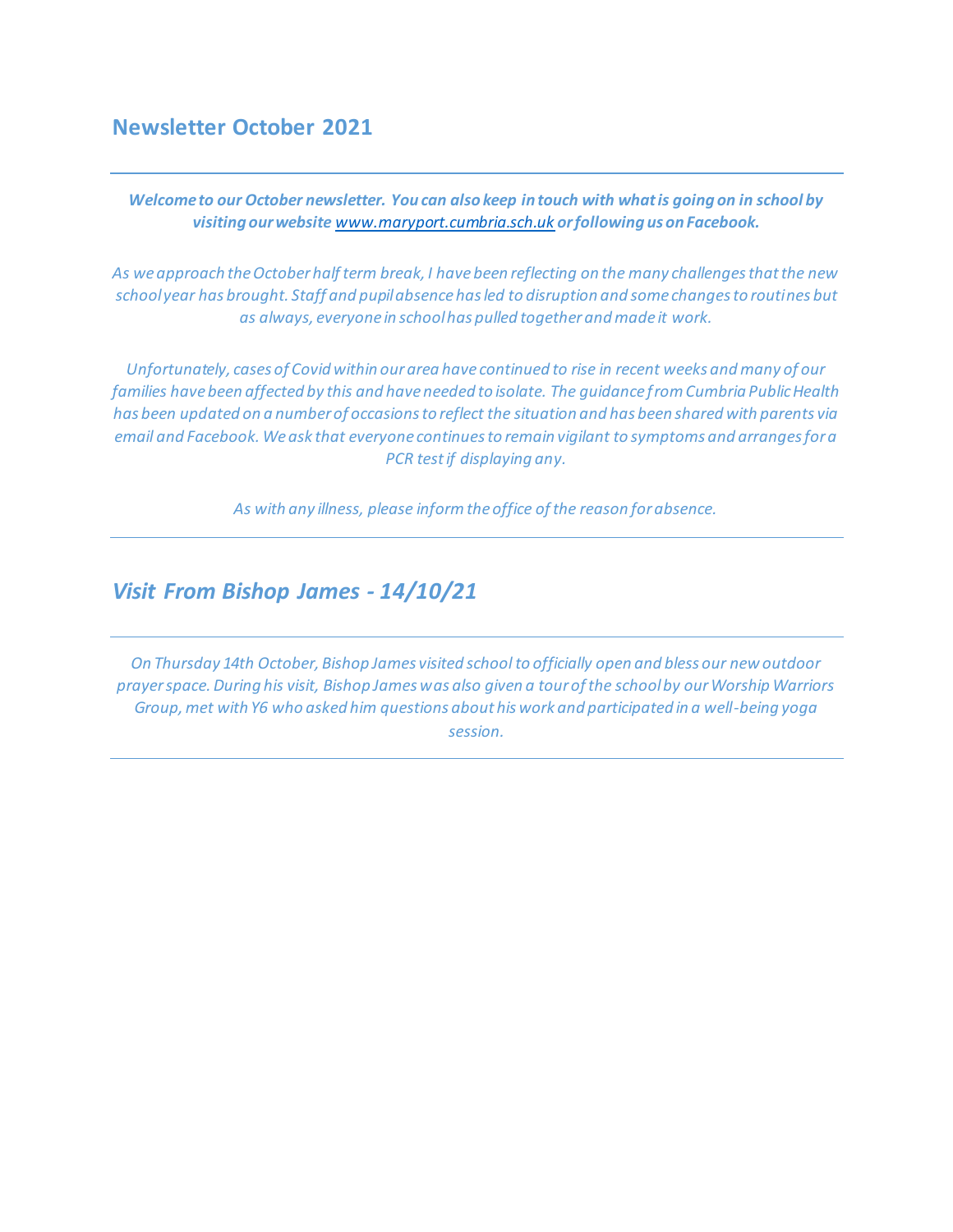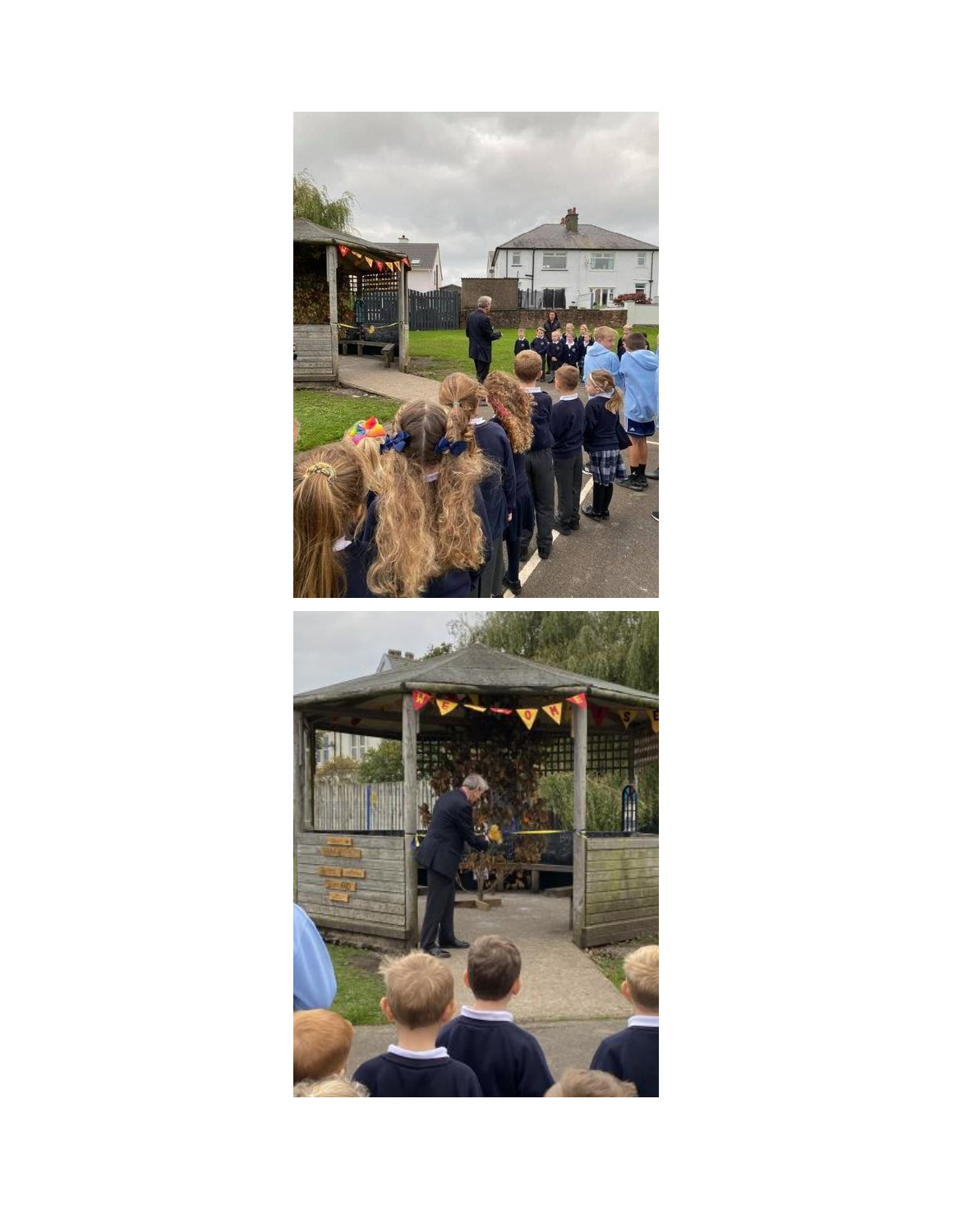## Reverend Susan

*After many years serving the community of Maryport, Rev Susan held her last service on Sunday 11th October before retiring. Representatives from the school attended along with many people who have worked and worshipped alongside Susan during her ministry. Everyone in school wishes Susan a long and happy retirement. Susan will however continue on in her role as a school governor so we look forward to still playing an important role in our lives.* 



## Home Reading - it really does make a difference!

*Home reading is vital regardless of whether your child is in Little Acorns or Year 6. For our early readers, listening to stories and rhymes helps them hear and enjoy the pattern of stories, they pick up vocabulary and develop a love of books. As they begin to learn the letter sounds (phonics), reading a familiar text builds confidence and develops fluency.* 

*As the children get older, hearing them read and asking questions about the text, develops fluency even further (understanding how punctuation is used for effect) and allows them to make inference and deduction of the author's intent.*

*It is our expectation that children are heard read at least 3 times per week - although more than this would be great. For children in Year 1 upwards, please complete the appropriate section in their home school diary. For further information and support on home reading, please see your child's teacher.*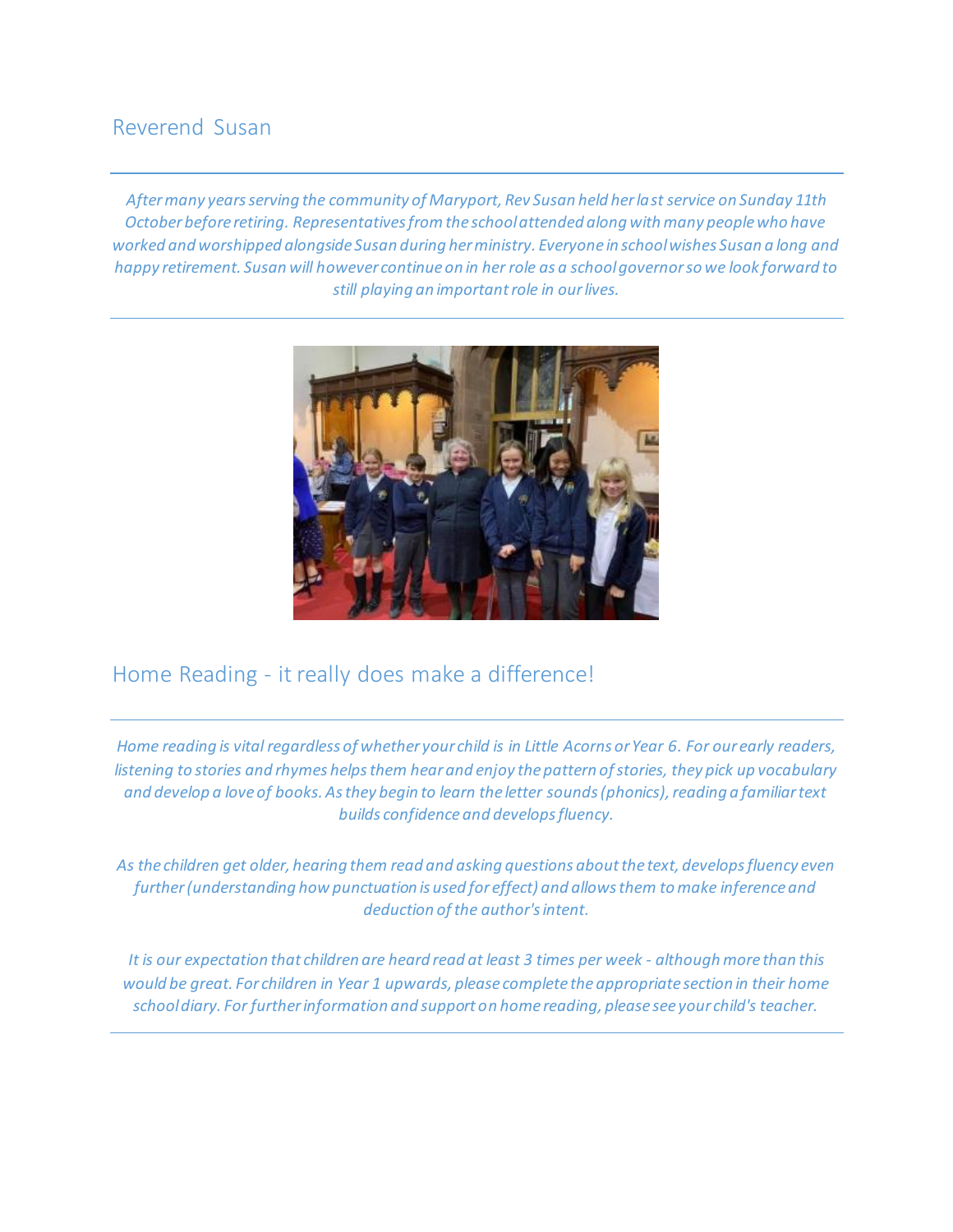#### Harvest Festival

*This year, we are not able to hold a public Harvest Festival in church due to Covid. We will though still be marking the occasion by taking our Key Stage 2 (years 3-6) down to church for a service led by the Year 5 children.* 

*Our Key Stage 1 and Early Years children will also have a harvest celebration in school and staff will record a video to share with parents.*

*Our Harvest appeal this year is in support of the North Lakes Foodbank who delivered sessions in school this week outlining the job they do. If you are able to donate any food stuff (tins, packets etc NOT fresh produce), then there are collection boxes in both main entrances.*

*Thank you for your support.*

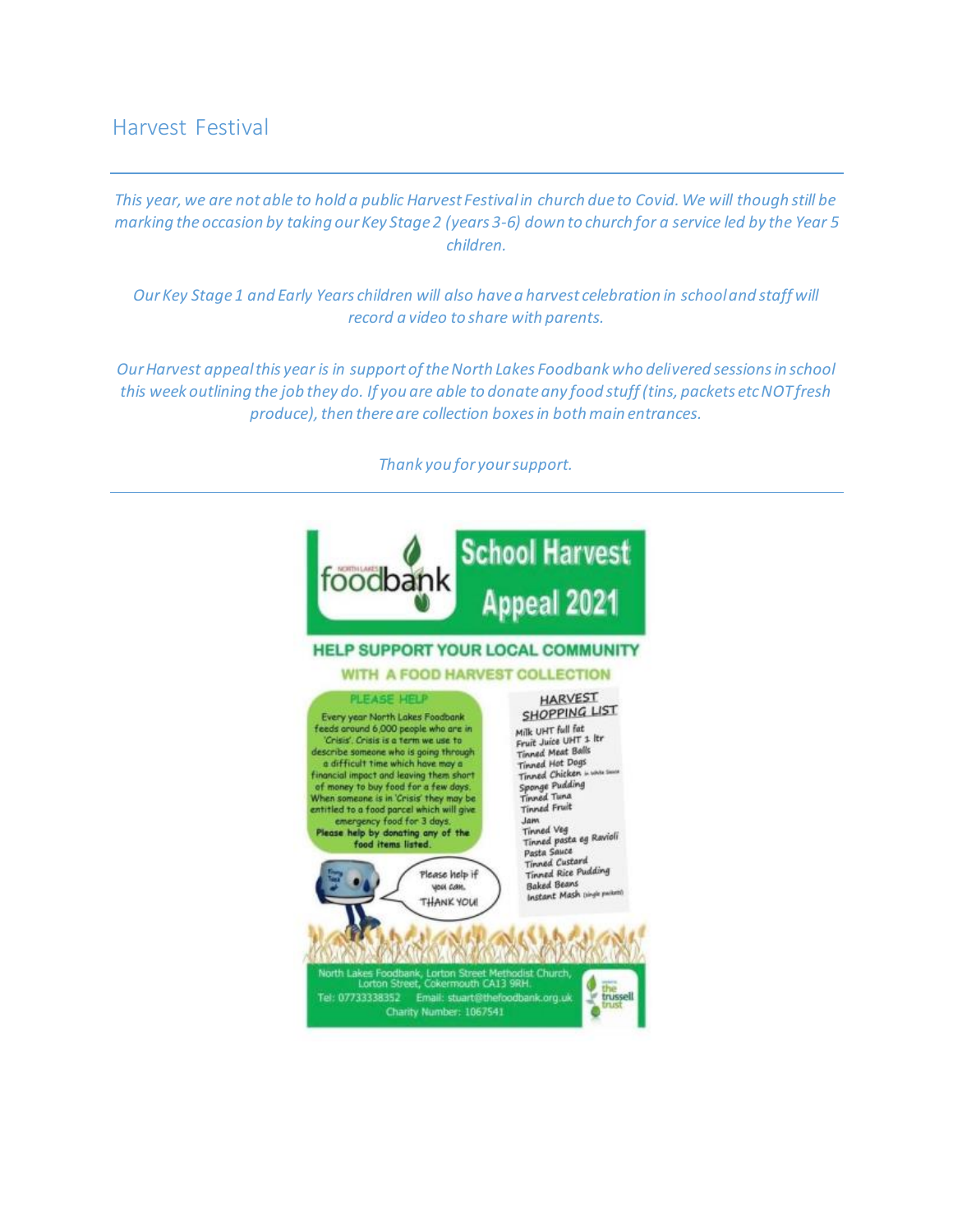# School Council

*Our school council have been meeting every 2 weeks since we started back in September. Their role is to feed back on issues affecting all the children in school and to organise charitable work.* 

*So far, they have worked alongside our kitchen staff to revise the menu for after Christmas; they have produced some ideas for a reflection garden to be built later in the year and they have agreed on our focus charities for 2021-22.* 

*As well as the 'usual' charities of the poppy appeal, Children in Need and Maryport Inshore Rescue, the school council have voted and agreed to support the Air ambulance and Poverty Swap.* 

*The first set of fundraising events will begin next week with a colouring competition. Entry sheets will be available to buy with prizes for the best in each class. All children in school will also receive a tube of smarties. Once the smarties have been eaten, the challenge is to then fill the tube with 20p's. Once full, the tube can be returned to school.*



## Applications to join the school

*Applications for Reception and Year 3 places for September 2022 are now open. All Nursery children due to move up to Reception need to apply however current Y2 children will automatically have a place in Y3 and do not need to complete an application. If you know of any parents of children in Grasslot, Netherton or Ellenborough & Ewanrigg Infant Schools, please pass this information on. for further details and application forms please visit* 

*<https://cumbria.gov.uk/childrensservices/schoolsandlearning/lss/schooladmissions.asp>*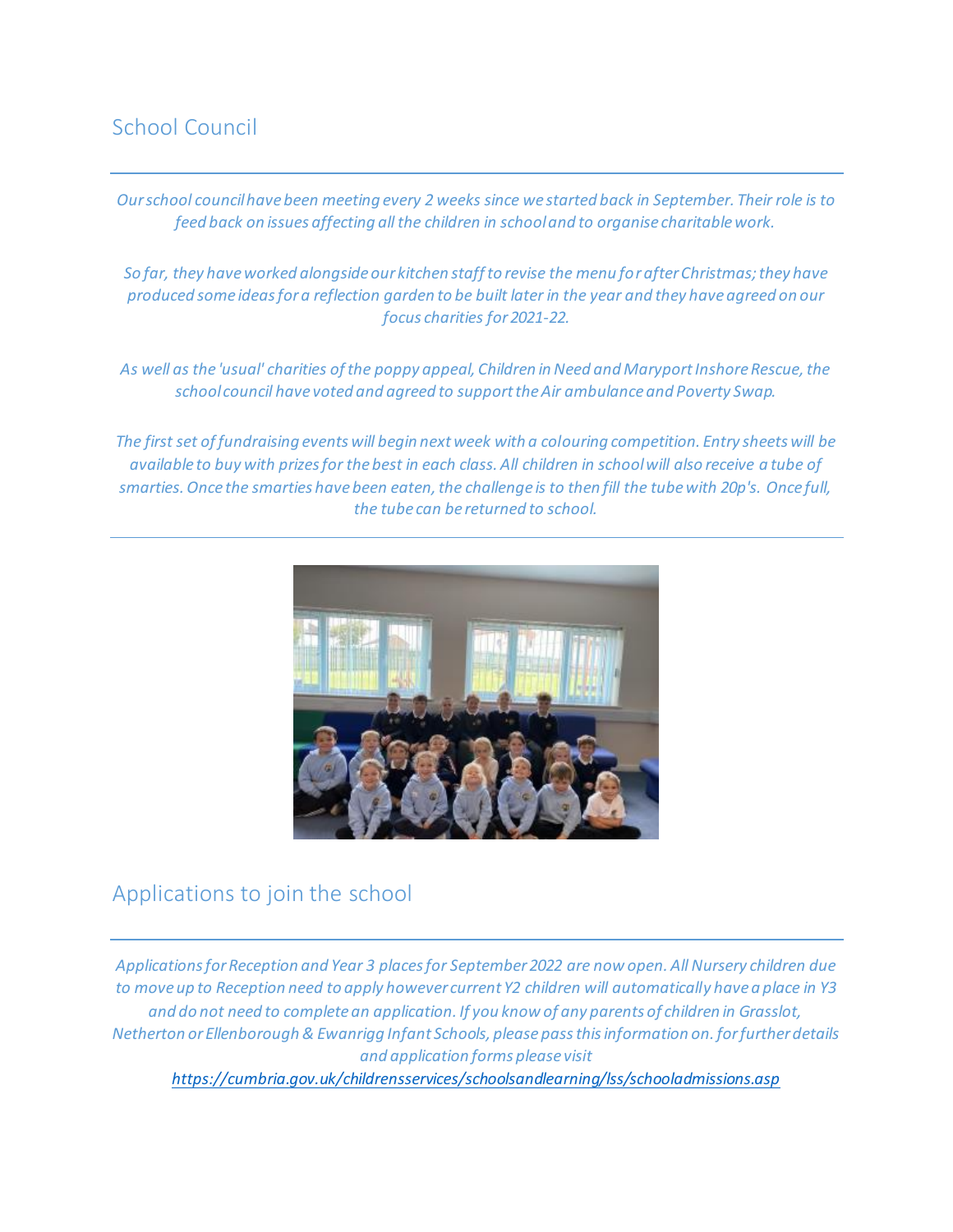*We will also have places available in our Little Acorns 2 year old provision in January and can also still accept children into Nursery in January too. Please contact the office for details of how to apply.*

## Out and about!

*It has been lovely in recent weeks to resume educational visits. Y5&6 have been to Lakes College for a science show, Y4 have been to Vindolanda and the Roman Army Museum along Hadrian's Wall and Y5 visited the Lake district Wildlife Park. All of the children enjoyed their visits and it was lovely to hear that their behaviour, manners and level of engagement were praised by members of the public.*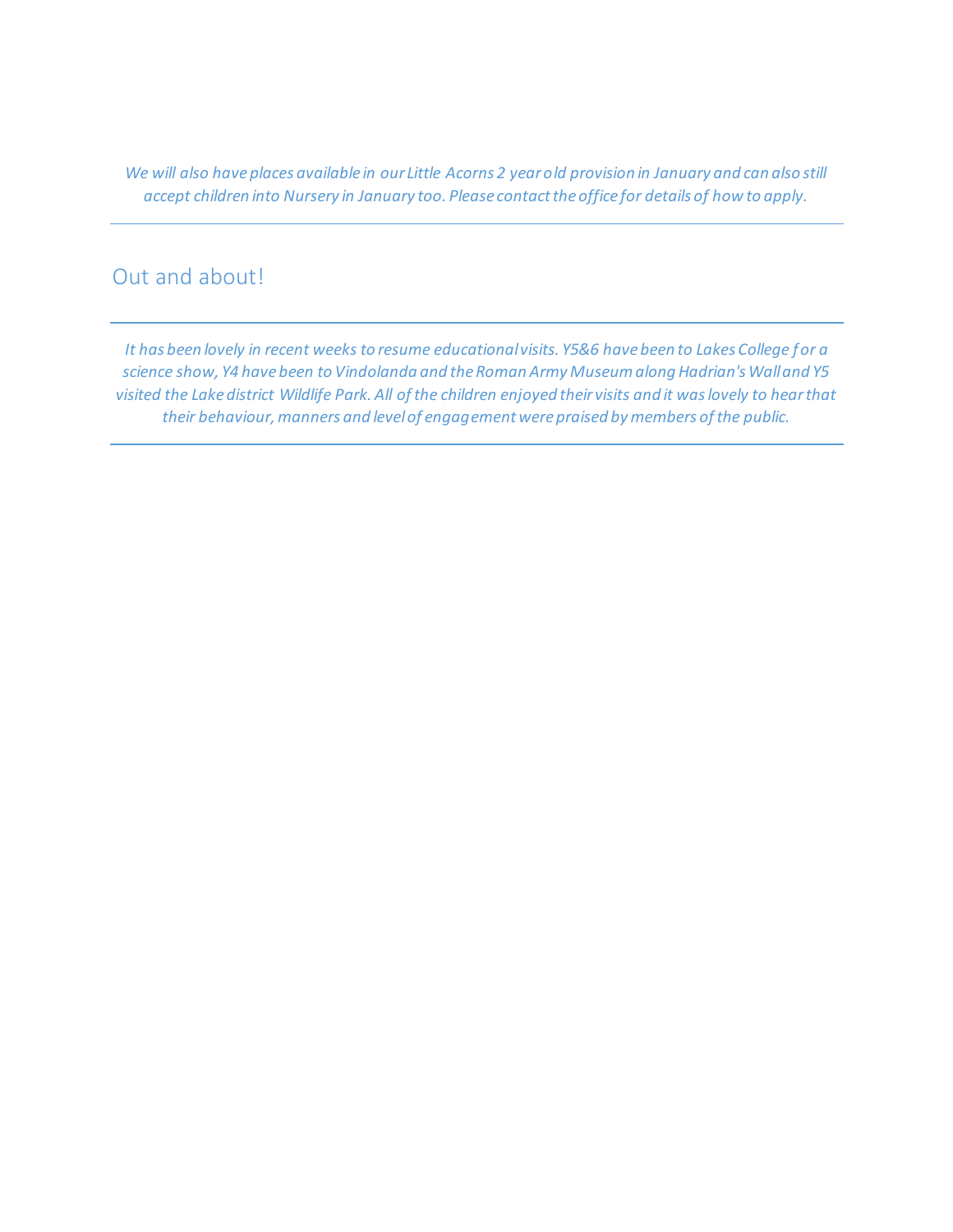